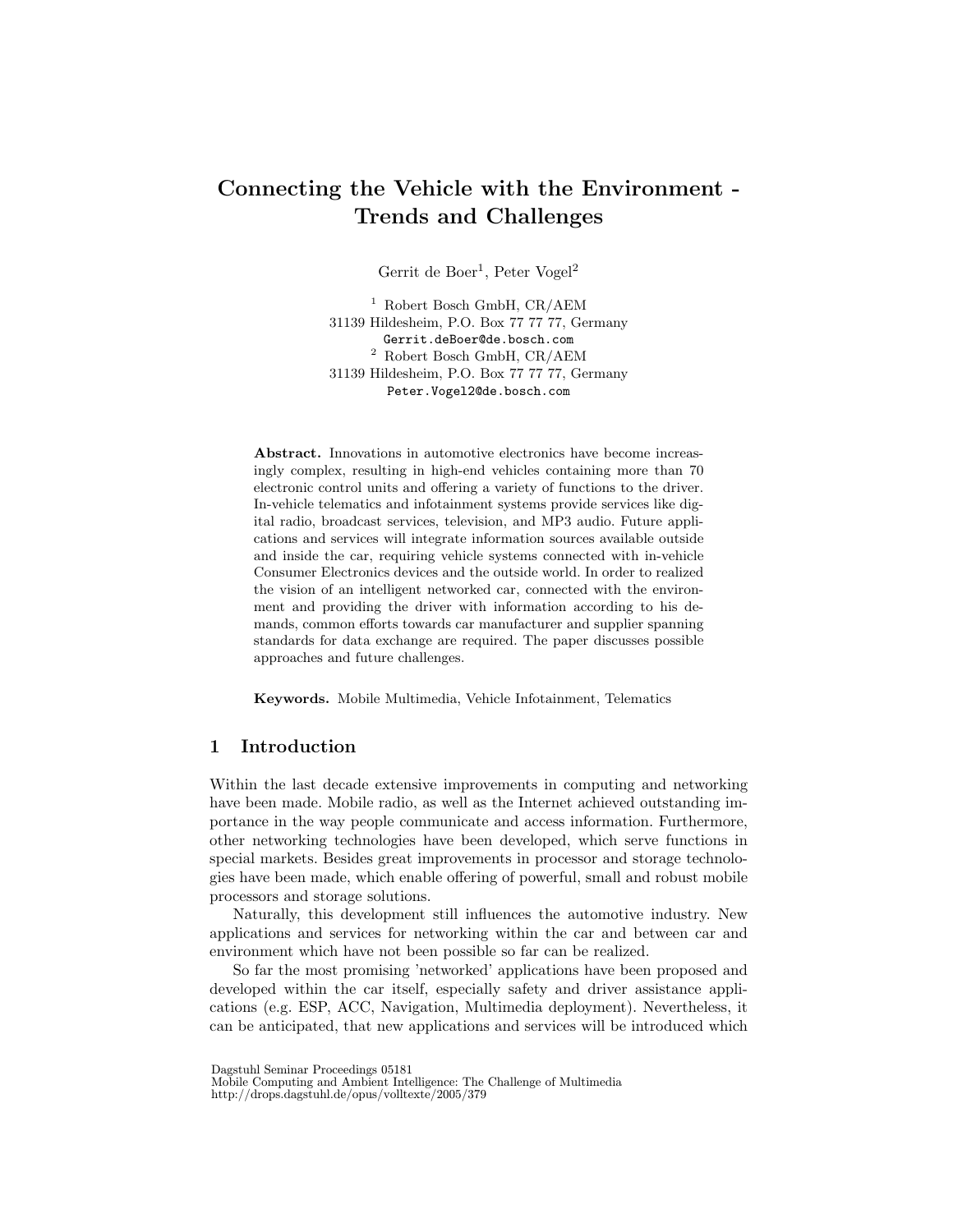#### 2 G. de Boer, P. Vogel

connect the car with the environment (i.e. other cars, mobile devices or infrastructure equipment).

Applications which concentrate on the networking within car itself are specified in cooperation between manufacturer and supplier. Interfaces and data formats can be introduced without necessarily depending on international or industry organizations. Hence the introduction depends on technical possibility and market decision of the manufacturer, respectively.

In contrast, connecting the car with its environment represents a more challenging interface problem. In fact, different scenarios exist. Considering manufacturer specific applications and services, which are provided by the manufacturer itself (e.g. a telematics information portal), the requirements are obvious: The manufacturer and a potentially involved service provider can introduce proprietary data and transmission formats. More flexible solutions, including data exchange with different manufacturer, requires a specification of relevant standards.

# <span id="page-1-0"></span>2 Approaches for standardized exchange of application data

Defining interfaces is essential when connecting the car with external devices and servers. Except for the physical and transport interfaces of the lower layers (i.e. Layer 1-3) interfaces for data access and data exchange within and between applications are necessary as well. Considering e.g. a use case, where a mobile device provides Exchange of Personal Information Management (PIM) data to the car navigation system, address data formats and access functions must be specified in order to establish a data exchange.

In fact, the lower layers are specified for various transport channels meanwhile (e.g. GPRS, UMTS, BT, WLAN, DAB, DVB, TCP/IP). The simple presentation of existing data formats (such as viewing of HTML/WML within HTTP/WAP Browser, downloading of email on mobile devices, or playing music files) is almost sufficiently solved as well.

In contrast, standardized exchange of application data and context based processing is more challenging currently. Basically two different approaches exist, to enable data access and exchange between devices:

- 1. Predefinition of fixed data interfaces
- 2. Execution environments for dynamic download of applications

#### 2.1 Predefinition of fixed data interfaces

The interfaces for the exchange of application data are specified and installed before delivery of the devices. The crucial part is the agreement on standardized interfaces and protocols which are widely supported afterwards. I.e. not only the successful specification is necessary, but the widespread implementation as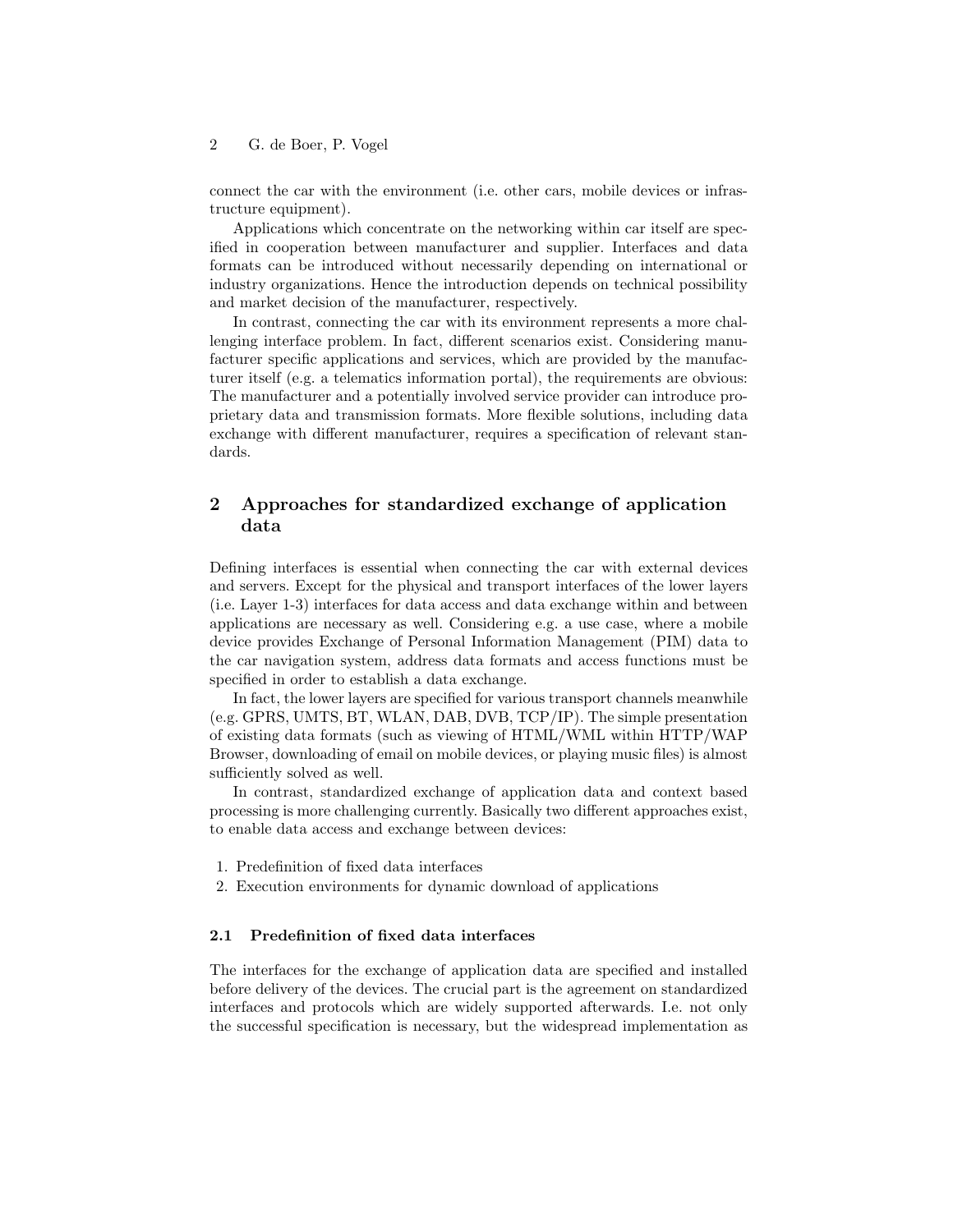well. For the definition and introduction of such "well defined" application interfaces different ways are possible: Definition by international standard bodies (specifying de jure standards), international industry consortia (striving for de facto standards), or the use of proprietary solutions for single use cases (the latter option seems to be less desirable at a first glance but may be the only realistic introduction scenario for many applications). Examples for international standard bodies and consortia are:

- Traffic information. Obviously, one of the most important automotive initiatives is represented by digital broadcasting efforts, e.g. for transmission and automatic processing of traffic information within the navigation (TMC, TPEG, DAB and DVB data services, DAB Java [\[1\]](#page-4-0)).
- Automotive Multimedia Interface Collaboration (AMI-C). An automotive specific and very common approach to introduce communication interfaces on application level has been made by AMI-C [\[2\]](#page-4-1). Besides a runtime environment for applications, very specific use cases including formats and data access methods for applications (e.g. billing for parking) have been specified. So far a widespread support and implementation of AMI-C can not be recognized (which also demonstrates the challenge of introducing harmonization within the automotive industry).
- Car-to-Car and Dedicated Short Range Communication. Concerning the promising area of DSRC and car-to-car communication various organizations and initiatives started standard efforts, but so far only successful standards for ETC/EFC are available (e.g. ISO/TC204). Nevertheless the new 802.11p protocol may be the base for more advanced car communication applications.
- Exchange of Personal Information Management (PIM) data. The driver information specific exchange of PIM data (e.g. exchange of addresses and telephone numbers) makes the dilemma of specifying application interface standards obvious particularly. Besides historically grown, company specific mechanisms (e.g. Active Sync, Hot Sync, PC Suites of mobile phone manufacturers), standards bodies developed solutions as well: Bluetooth, which not only defines lower layers for mobile data transmission, but also profiles for exchange of application data, specified various profiles for PIM purposes (Push, Sync, PhonebookAccess). The Open Mobile Alliance (OMA) [\[3\]](#page-4-2) developed the data synchronization (DS) and device management (DM) protocol, formerly known as SyncML. So far no final harmonization emerges, though the OMA approach shows a promising development with an increasing number of supporters.

# 2.2 Execution environments (oder application framework) for dynamic download of applications

A system platform which provides an execution environment that installs and executes applications, helps to solve some of the standards problems addressed above.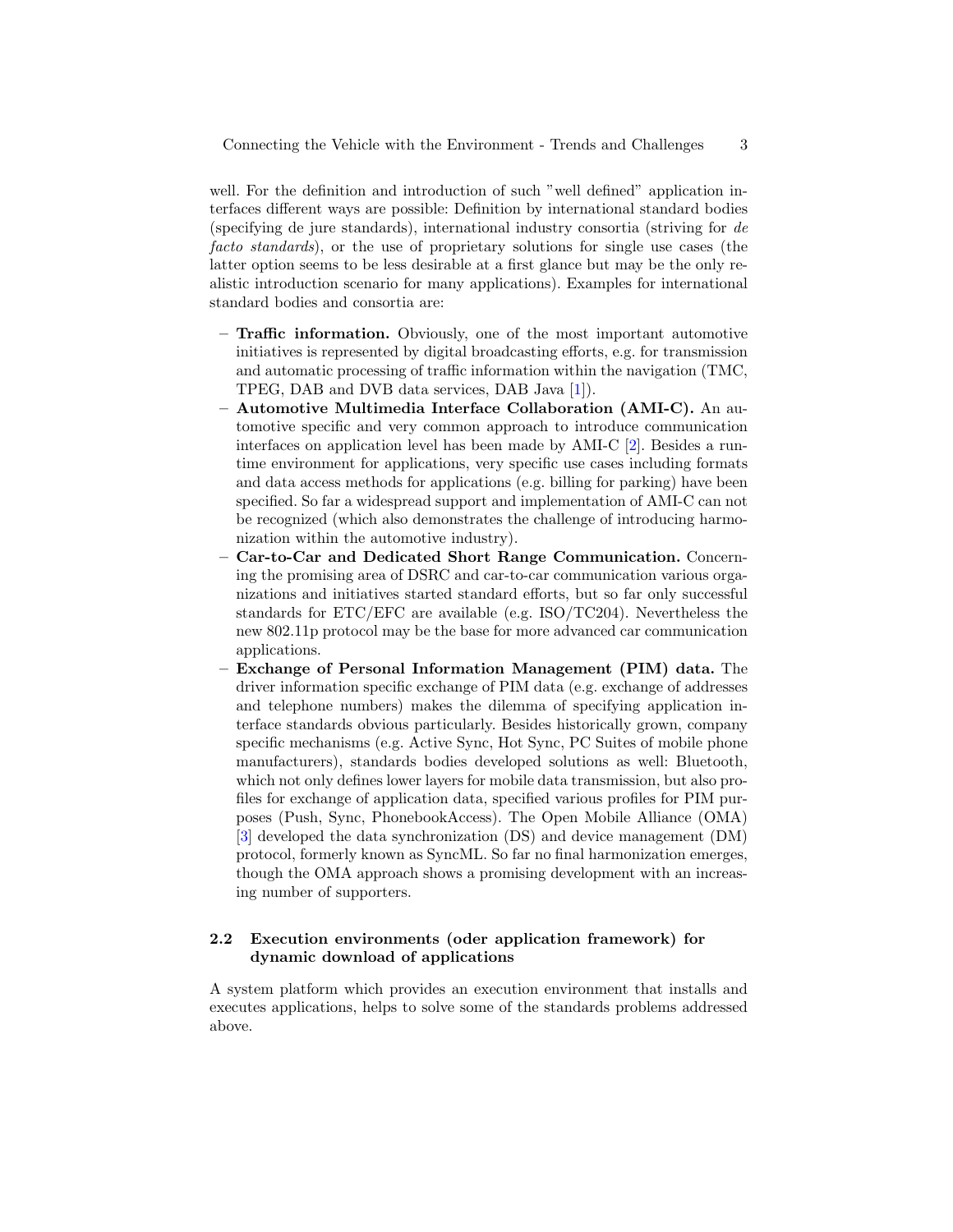#### 4 G. de Boer, P. Vogel

First of all, common interfaces or protocols for data exchange need not to be available at once, but can be specified later on. After specifying the data interface finally, an application providing it can be deployed. Besides, the need for definition of common data exchange interfaces is reduced slightly: the provider of an application is enabled to provide Software, including the data access and communication interface, for both, sending and receiving device. Some examples for such application frameworks are:

- Java/Midlets. Meanwhile the midlet approach is widely supported in Smartphones and allows to download, install and run new applications [\[4\]](#page-4-3)[\[5\]](#page-4-4). Unfortunately communication between midlets on one device is not possible and access of device functions and data is restricted partly.
- OSGi Framework, .NET Framework. OSGi [\[6\]](#page-4-5)[\[7\]](#page-4-6)[\[8\]](#page-4-7) and .NET [\[9\]](#page-4-8)[\[10\]](#page-4-9)[\[11\]](#page-4-10) are more complex and powerful solutions. The most important difference between OSGi and .NET is that OSGi is Java based and Java has explicitly been developed for use on different OS. In contrast, .NET aims to support many languages on one special OS, Windows. Moreover Java/OSGi represents an "open community". It should be noted, that the introduction of an application framework is naturally coupled to some kind of standardization as well. There must be an agreement on a common platform for such an framework. Interestingly, OSGi defines not only the framework, but some specific interfaces for application data access as well.

# 3 Requirements for future systems

Standardisation is a pre-requisite in order to pave the way to the intelligent networked car. Moreover, there are some more steps required in order to reach this vision:

- The development of security drafts which protect an open system platform sufficient.
- The development of new business models for telematics applications.
- Solution of the hen's egg dilemmas in appropriate scenarios (e.g., Car to Car, DAB Java), i.e. the finding of proper introduction scenarios .
- New electronic vehicle systems that provide sophisticated communication mechanisms and execution frameworks according to chapter [2,](#page-1-0) i.e. mechanisms for secure and efficient in-vehicle and inter-domain communication, and means for adding and removing functions dynamically, including solutions for autonomic system configuration and adaptation.

The last item may become a crucial point, due to the fact that on the other hand the complexity of automotive systems is continuously growing: The number of electronic components is increasing, the amount of software in the vehicle is growing, whereas the requirements for safety, security and reliability gain more and more importance.